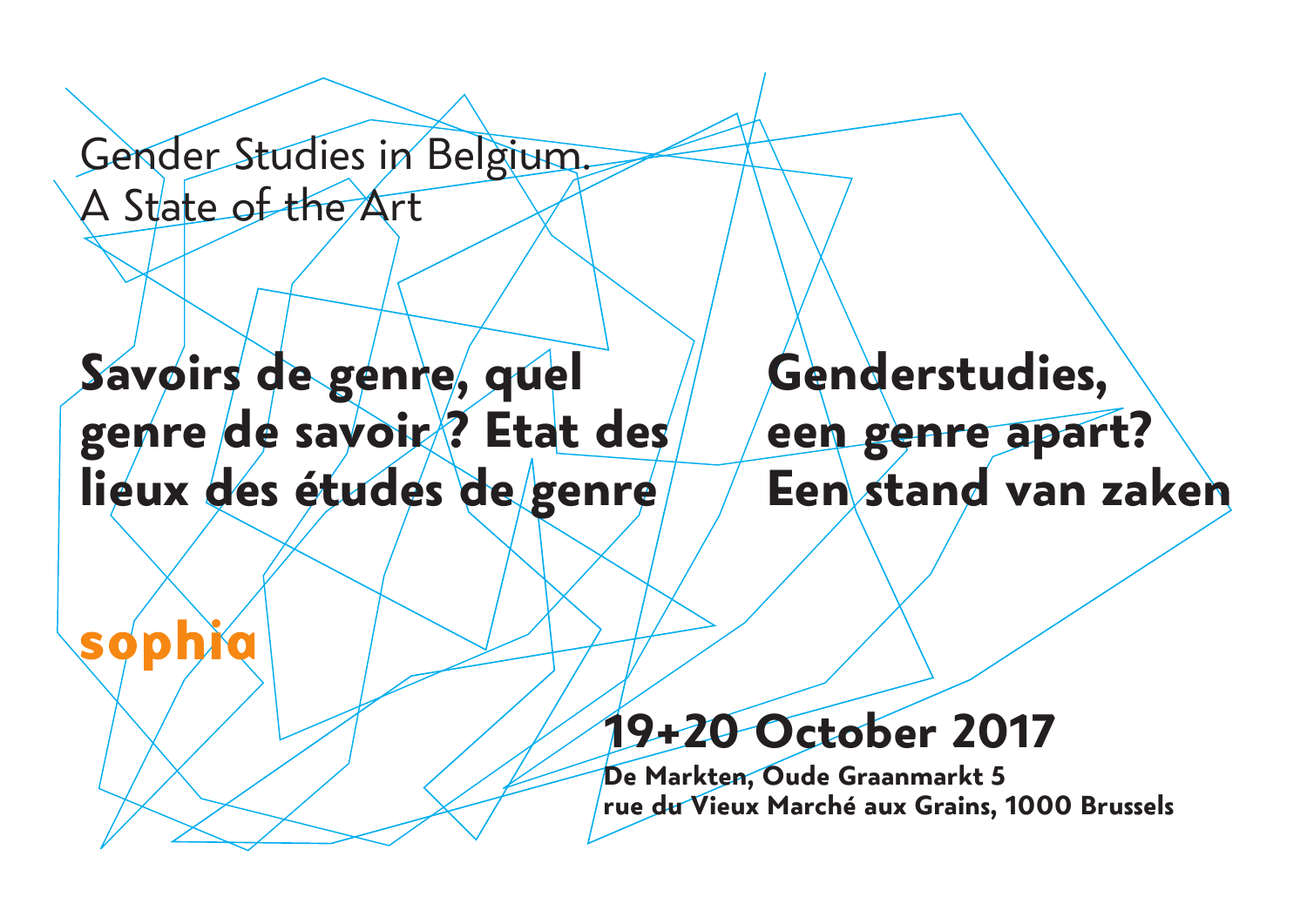Dit colloquium brengt nieuwe perspectieven en lopende debatten in het Belgisch onderzoek rond genderstudies in kaart. Het is een unieke gelegenheid voor zowel activisten als onderzoekers om met elkaar in dialoog te treden over taalgrenzen heen. Gedurende twee dagen presenteren genderonderzoekst-ers hun meest recente werk in tal van multidisciplinaire panelsessies.

**Nacira Guénif** (Université Paris 8, Institut des Cultures d'Islam, Marche des Femmes pour la Dignité) zal op donderdagavond de openingslezing verzorgen, Dis/entangling knowledge: hegemonic agenda and decolonial coalition.

Ce colloque unique en son genre présentera les travaux et les débats émanant des mondes académique et associatif de Belgique dans une atmosphère conviviale propice aux rencontres. Il constitue une occasion rare d'instaurer un dialogue entre les chercheur-e-s des différentes communautés linguistiques. Lors de sessions parallèles, de nombreuses contributions vous plongeront dans les recherches récentes en études de genre avec une approche pluridisciplinaire.

**Nacira Guénif** (Université Paris 8, Institut des Cultures d'Islam à Paris, Marche des Femmes pour la Dignité) est notre invitée d'honneur avec une intervention intitulée Dis/entangling knowledge: hegemonic agenda and decolonial coalition.

This conference offers a platform for researchers working on gender in Belgium to present their research in a stimulating atmosphere that fosters dialogue and debate. It also offers a unique opportunity for academics and activists to meet across linguistic boundaries. In the parallel sessions, papers will present different aspects of gender studies across a variety of disciplines.

Our guest of honour, **Nacira Guénif** (University of Paris VIII, Institut des Cultures d'Islam, Marche des Femmes pour la Dignité), will deliver a plenary lecture entitled, Dis/entangling knowledge: hegemonic agenda and decolonial coalition.

#### **EN**

#### **NL**

#### **FR**